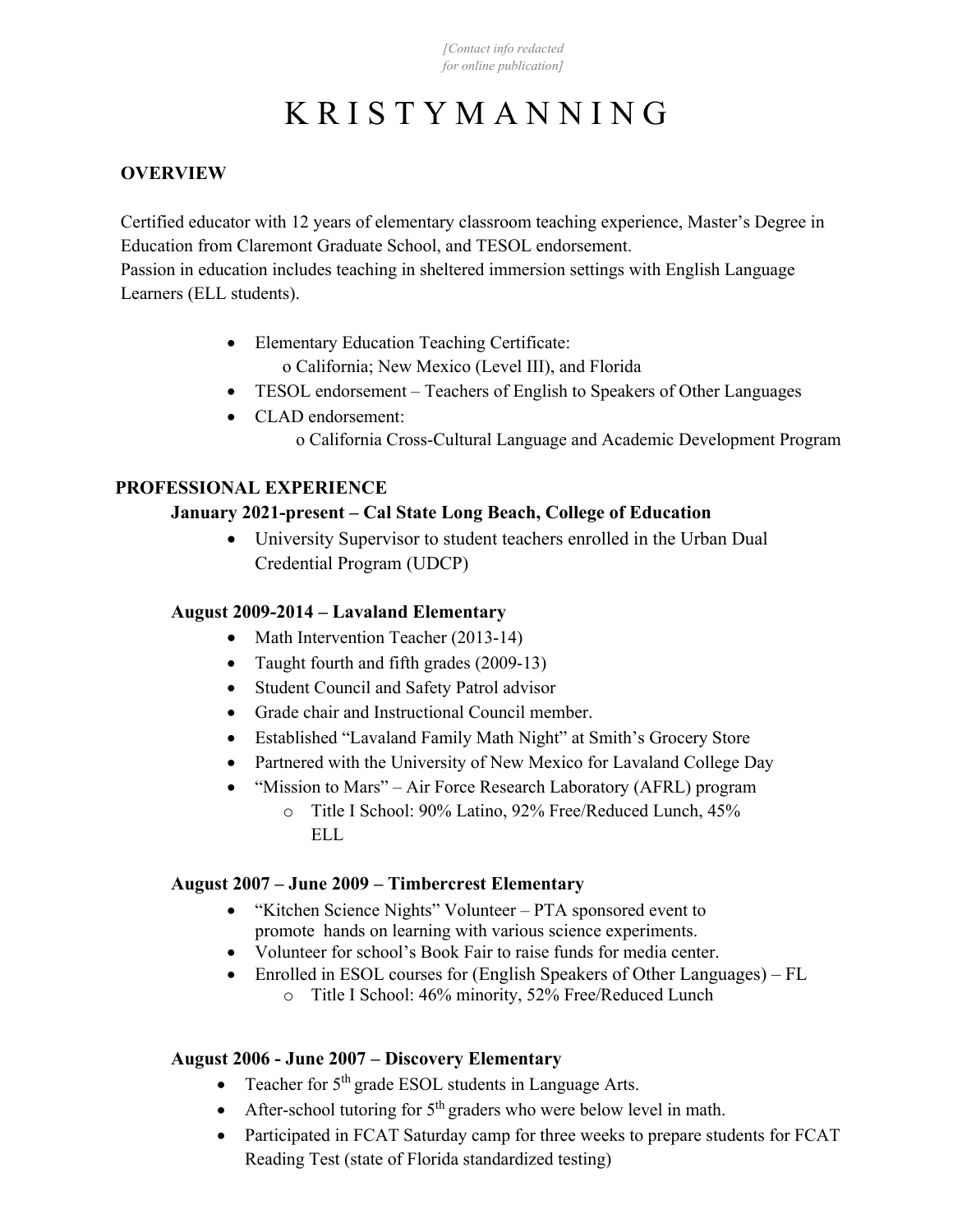- Completed Teacher Induction Program (TIP).
	- o Title I School: 60% minority, 62% Free/Reduced Lunch

## **September 2002 - June 2006 Del Valle Elementary**

- Taught fourth grade sheltered immersion class.
- Taught fourth/fifth grade combination class (2003-04)
- Fourth Grade Team Leader.
- Student Council Advisor and director of School Talent Show
- Instructed "At Risk" students in Reading and Math after school.
- Participated in Nell Soto Grant, conducting home visits.
- Completed Beginning Teacher Support and Assessment (BTSA) program

## **EDUCATION**

2002 – 2003 **Claremont Graduate University** *M.A. – Teacher Education*  •  $GPA = 3.911$ 

2000 – 2002 **University of California, Los Angeles** *B.A. – History* 

1997 – 1999 **El Camino College** *A.A. – History* 

## **PROFESSIONAL DEVELOPMENT**

**Early Childhood Education** – currently pursuing professional development through Long Beach City College coursework

**Promethean Board training I and II** 

**Mission to Mars (Air Force Research Laboratory sponsored event)**

**TESOL Conference in May, 2007** – Attended conference on instruction of ESOL students.

**California Association of Bilingual Education (CABE) Conferences** – Seminars relating to Bilingual education.

**Dennis Parker Workshop** – Test Prep strategies, data analysis skills, and motivational techniques for E.L.L. (English Language Learners) teachers.

**Thinking Maps Workshop** – Enhance language acquisition in reading and writing through graphic organizers especially targeted for E.L.L. students.